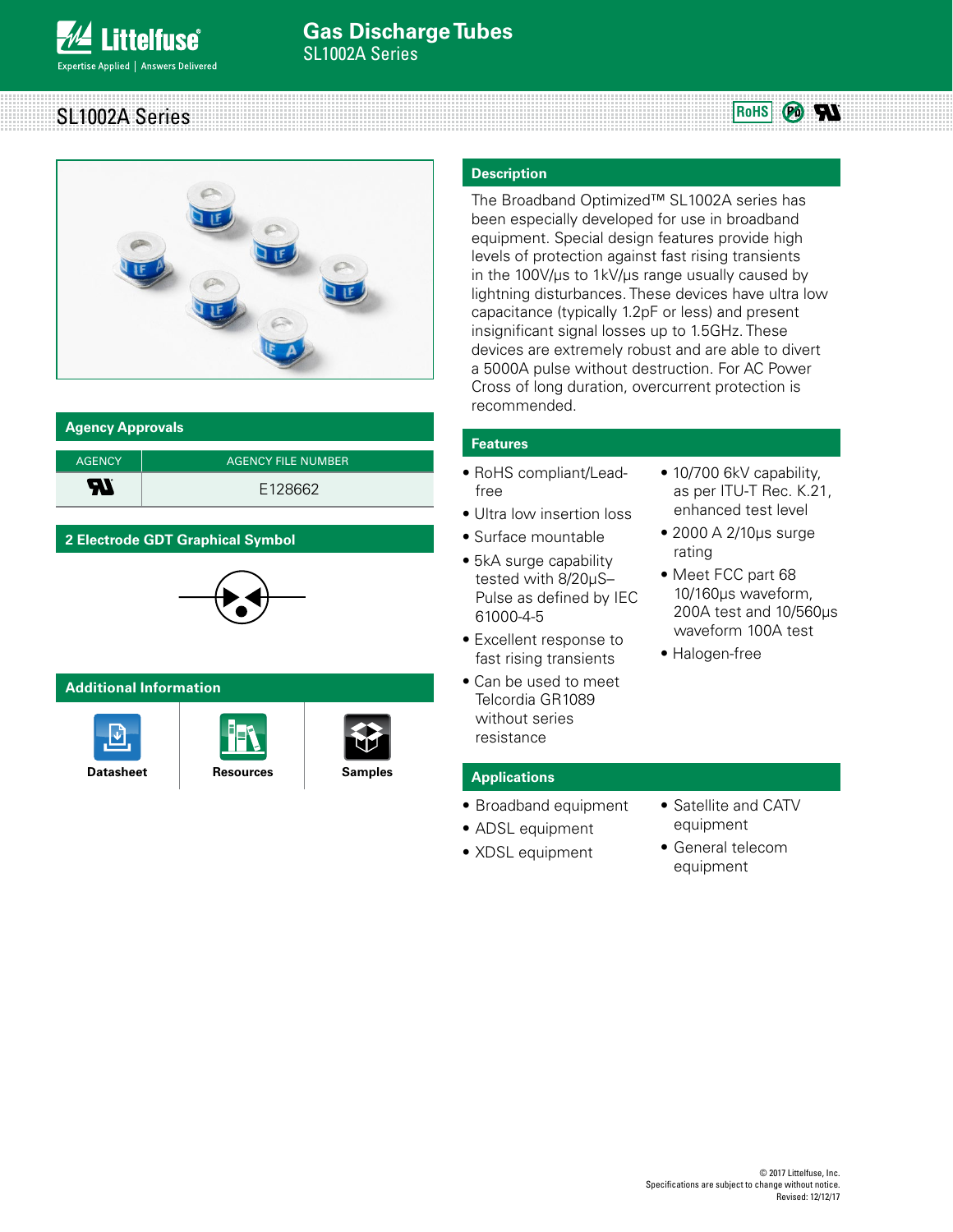

#### **Electrical Characteristics**

|                    | <b>Device Specifications (at 25°C)</b> |                                      |              |                                                              |                                                                                |                                                 | <b>Life Ratings</b>         |                                                       |                                              |                                                                     |                                                                             |                                        |                 |                                  |  |
|--------------------|----------------------------------------|--------------------------------------|--------------|--------------------------------------------------------------|--------------------------------------------------------------------------------|-------------------------------------------------|-----------------------------|-------------------------------------------------------|----------------------------------------------|---------------------------------------------------------------------|-----------------------------------------------------------------------------|----------------------------------------|-----------------|----------------------------------|--|
| <b>Part Number</b> |                                        | in Volts <sup>1,2</sup><br>(@100V/s) | DC Breakdown | <b>Impulse</b><br>in Volts <sup>3,4</sup><br>$(@100V/\mu s)$ | Impulse<br>Breakdown   Breakdown   Resistance  <br>in Volts $3,4$<br>(@1kV/µs) | <b>Insulation Capaci-</b>                       | tance<br>(@1MHz<br>OV Bias) | Arc<br>Voltage<br>(on state)<br>voltage)<br>@1Amp Min | Surge<br><b>Life</b><br>(@100A<br>10/1000us) | Nominal<br>Impulse<br><b>Discharge</b><br>Current<br>$(8/20 \mu s)$ | Nominal<br>AC<br><b>Discharge</b><br><b>Current</b><br>(10x1s)<br>@50-60Hz) | DC<br>Holdover<br>Voltage <sup>5</sup> | (1 Application) | Max Impulse Discharge<br>Current |  |
|                    | <b>MIN</b>                             | TYP                                  | <b>MAX</b>   | <b>MAX</b>                                                   |                                                                                | <b>MIN</b>                                      | <b>MAX</b>                  | <b>TYP</b>                                            |                                              |                                                                     |                                                                             | <b>TYP</b>                             | @ 2/10 us       | @ 10/350 us                      |  |
| SL1002A075         | 60                                     | 75                                   | 90           | 400                                                          | 650                                                                            | $10^9 \Omega$                                   |                             |                                                       | 300                                          | $10$ shots <sup>7</sup>                                             | 5A                                                                          | 50 V                                   | 2 kA            | 1.5 <sub>kA</sub>                |  |
| SL1002A090         | 72                                     | 90                                   | 108          |                                                              |                                                                                | (at 50V)                                        |                             | ~15V                                                  |                                              |                                                                     |                                                                             |                                        |                 |                                  |  |
| SL1002A230         | 184                                    | 230                                  | 276          |                                                              | 700                                                                            | $10^9 \Omega$<br>1.2 <sub>pF</sub><br>(at 100V) |                             |                                                       |                                              |                                                                     |                                                                             |                                        |                 |                                  |  |
| SL1002A250         | 200                                    | 250                                  | 300          | 600                                                          |                                                                                |                                                 |                             |                                                       |                                              |                                                                     |                                                                             |                                        |                 |                                  |  |
| SL1002A260         | 210                                    | 260                                  | 310          |                                                              |                                                                                |                                                 |                             |                                                       |                                              |                                                                     |                                                                             |                                        |                 |                                  |  |
| SL1002A350         | 280                                    | 350                                  | 420          | 800                                                          | 900                                                                            |                                                 |                             | shots <sup>6</sup>                                    | (@5kA)                                       |                                                                     | 135 V                                                                       |                                        |                 |                                  |  |
| SL1002A470         | 376                                    | 470                                  | 564          | 900                                                          | 1000                                                                           |                                                 |                             |                                                       |                                              |                                                                     |                                                                             |                                        |                 |                                  |  |
| SL1002A600         | 480                                    | 600                                  | 720          | 1100                                                         | 1200                                                                           |                                                 |                             |                                                       |                                              |                                                                     |                                                                             |                                        |                 |                                  |  |
| SL1002A600SP       | 570                                    | 600                                  | 780          | 1200                                                         | 1300                                                                           | $10^9 \Omega$<br>(at 500V)                      |                             |                                                       |                                              |                                                                     |                                                                             |                                        |                 |                                  |  |

Notes:

1. At delivery AQL 0.65 level II, DIN ISO 2859

2. In ionized mode

3. In ionized mode, tested according to ITU-T Rec. K.12

4. Comparable to the silicon measurement Switching Voltage (Vs)

5. Reference REA PE-80, 0.2A. Tested to ITU-T Rec. K.12 and REA PE-80 < 150 msecs.

6. 300 Applications [150(+) & 150(-)]

7. 10x[5x (+) & 5x (-)] Applications

### **Product Characteristics**

| <b>Materials</b>       | <b>Construction</b> = Ceramic Insulator<br><b>Device Finish</b> = $Dull Tin-plated 17.5 +/-12.5$<br>microns |  |  |
|------------------------|-------------------------------------------------------------------------------------------------------------|--|--|
| <b>Product Marking</b> | Littelfuse 'LF' Mark, voltage and date<br>code                                                              |  |  |

| <b>Glow to Arc</b><br><b>Transition Current</b>                | $< 0.5$ Amps             |
|----------------------------------------------------------------|--------------------------|
| <b>Glow Voltage</b>                                            | $~140$ Volts             |
| <b>Storage and</b><br><b>Operational</b><br><b>Temperature</b> | $-40$ to $+90^{\circ}$ C |

### **Voltage vs. Time Characteristics**

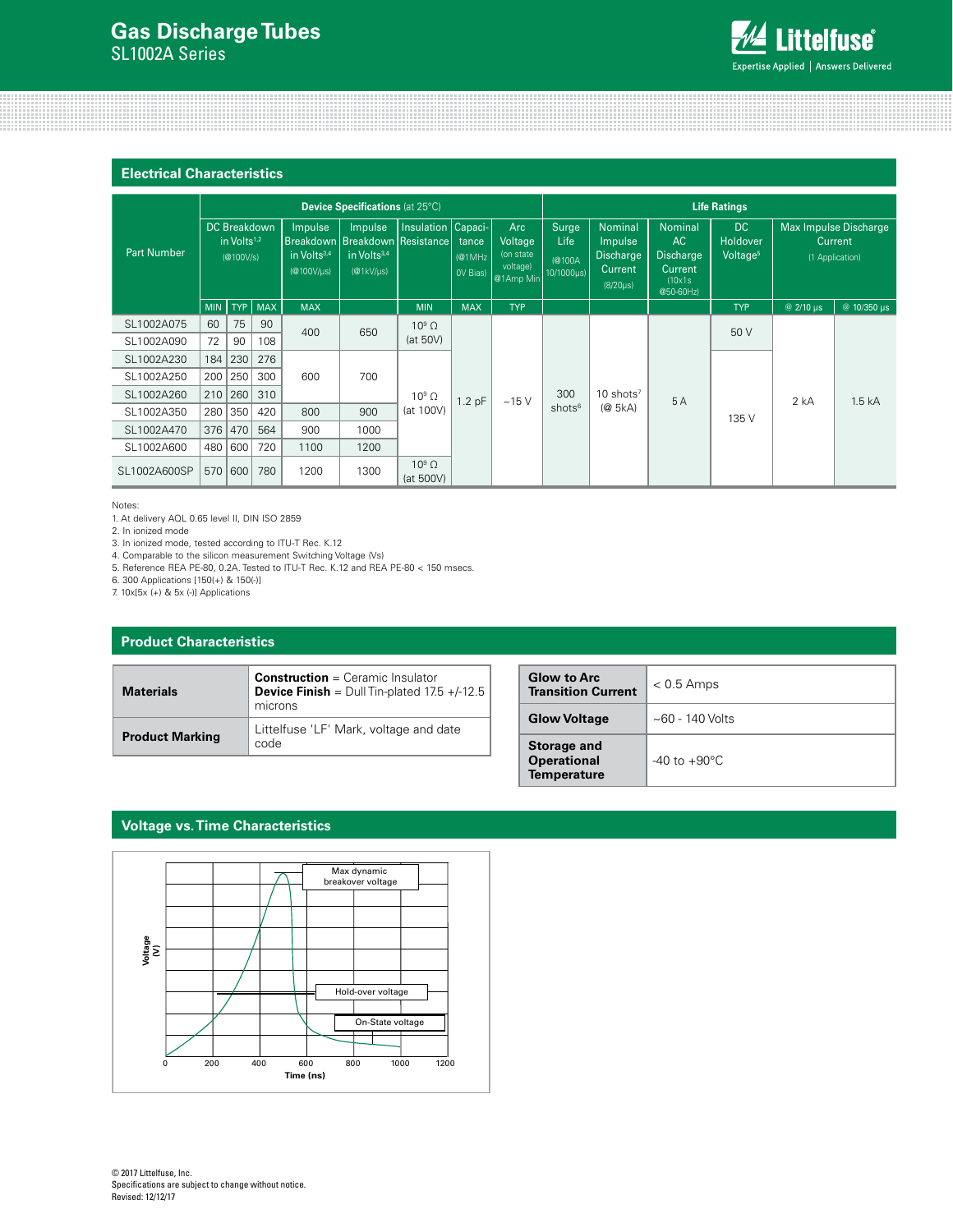

#### **Insertion Loss Characteristics**

#### **Typical Insertion Loss Characteristics (90V)**



### **Typical Insertion Loss Characteristics (600V)**



# **Device Dimensions**

#### **'C' Type Core Devices**



#### **'SM' Type Surface Mount Devices**

Dimensions are in millimeters [and inches] Dimensions are in millimeters [and inches]





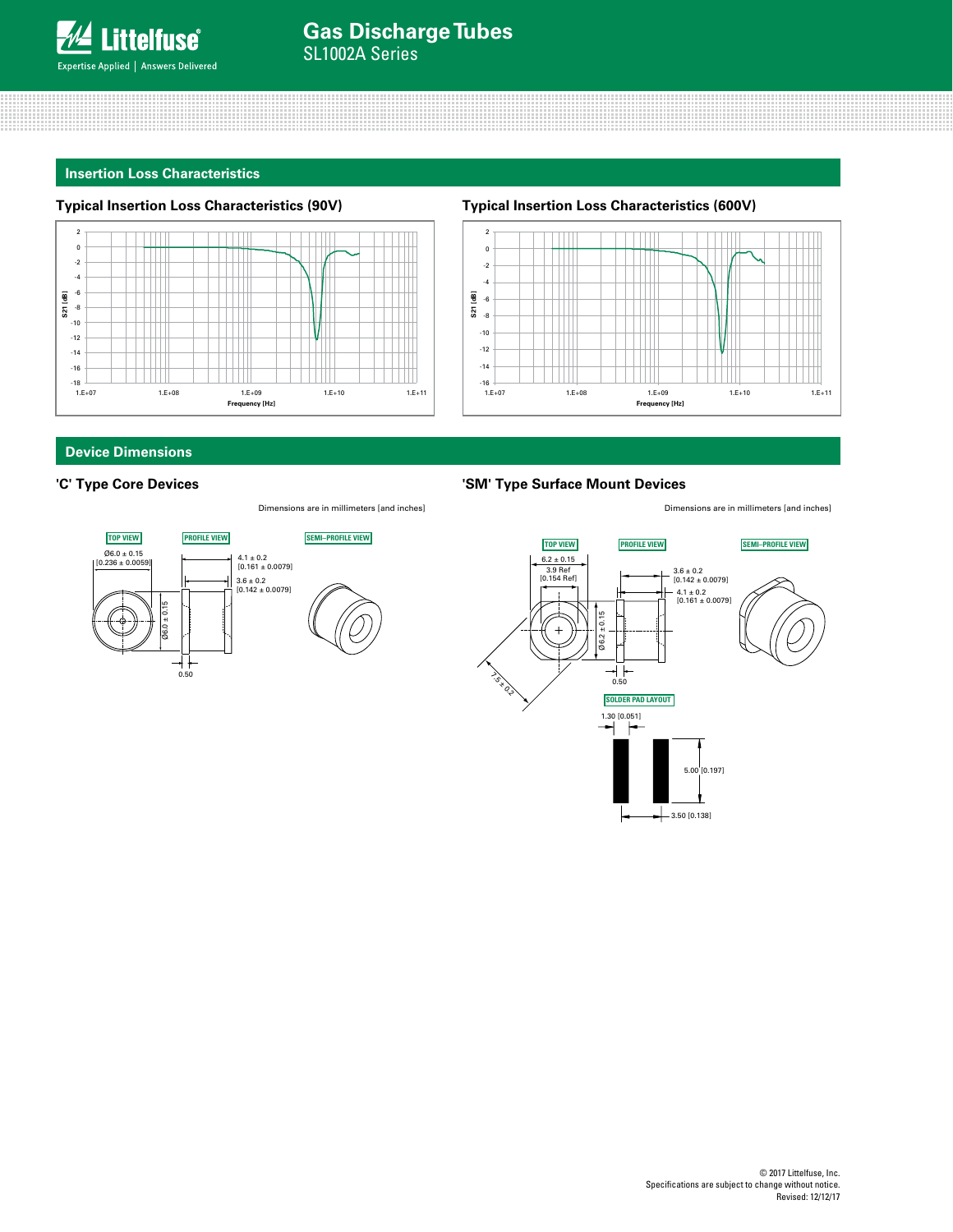

### **Soldering Parameters - Reflow Soldering (Surface Mount Devices)**

| <b>Reflow Condition</b> |                                             | Pb-free assembly   |  |  |
|-------------------------|---------------------------------------------|--------------------|--|--|
|                         | - Temperature Min (T <sub>s(min)</sub> )    | $150^{\circ}$ C    |  |  |
| Pre Heat                | -Temperature Max $(T_{\text{s(max)}})$      | $200^{\circ}$ C    |  |  |
|                         | -Time (Min to Max) (t)                      | $60 - 180$ seconds |  |  |
| $(T1)$ to peak)         | Average Ramp-up Rate (Liquidus Temp         | 3°C/second max.    |  |  |
|                         | $T_{S(max)}$ to $T_{L}$ - Ramp-up Rate      | 5°C/second max.    |  |  |
| Reflow                  | -Temperature (T.) (Liquidus)                | $217^{\circ}$ C    |  |  |
|                         | - Temperature (t <sub>1</sub> )             | $60 - 150$ seconds |  |  |
|                         | Peak Temperature (T <sub>e</sub> )          | $260^{+0/5}$ °C    |  |  |
| Temperature $(t_{p})$   | Time within 5°C of Actual Peak              | $10 - 30$ seconds  |  |  |
| Ramp-down Rate          |                                             | 6°C/second max.    |  |  |
|                         | Time 25°C to Peak Temperature $(T_{\circ})$ | 8 minutes max.     |  |  |
| Do not exceed           |                                             | $260^{\circ}$ C    |  |  |



## **Soldering Parameters - Wave Soldering (Thru-Hole Devices)**



# **Recommended Process Parameters:**

| <b>Wave Parameter</b>                    | Lead-Free Recommendation          |  |  |
|------------------------------------------|-----------------------------------|--|--|
| Preheat:                                 |                                   |  |  |
| (Depends on Flux Activation Temperature) | (Typical Industry Recommendation) |  |  |
| Temperature Minimum:                     | $100^{\circ}$ C.                  |  |  |
| Temperature Maximum:                     | $150^{\circ}$ C                   |  |  |
| Preheat Time:                            | 60-180 seconds                    |  |  |
| Solder Pot Temperature:                  | 280° C Maximum                    |  |  |
| Solder DwellTime:                        | 2-5 seconds                       |  |  |

# **Soldering Parameters - Hand Soldering**

Solder Iron Temperature: 350° C +/- 5°C Heating Time: 5 seconds max.